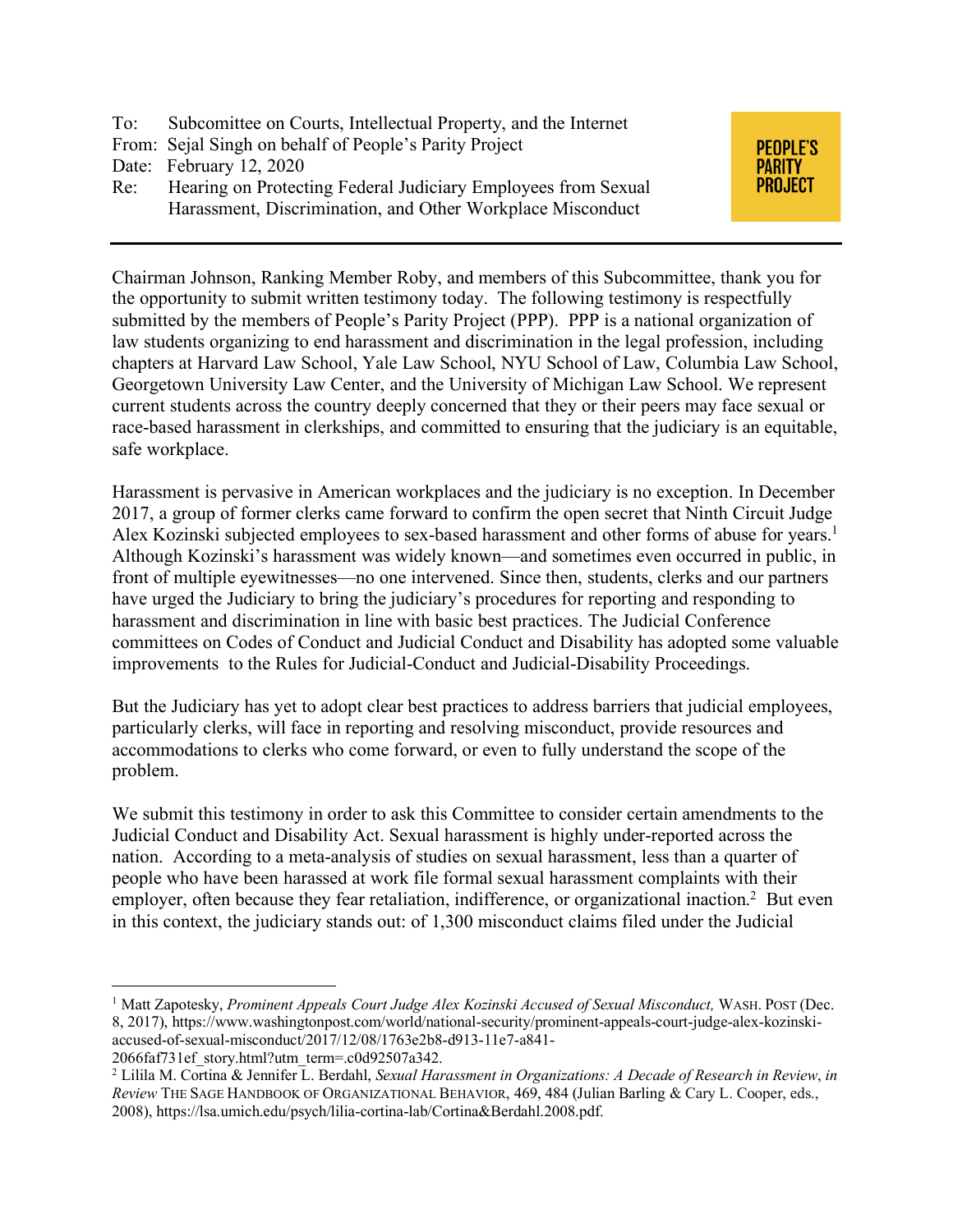Conduct and Disability Act rules in 2016, not a single one was filed by law clerks.<sup>3</sup> We believe that the Judiciary's zero percent reporting rate highlights the inadequacies of the judiciary's limited system for reporting complaints, judicial clerks acute fear of retaliation should they come forward, and a lack of public trust that complaints of discrimination will be handled fairly and effectively. We respectfully urge you to consider the following suggestions:

- Conduct a national climate survey so that the judiciary can accurate measure the extent and nature of harassment within the institution.
- Establish a National Reporting Avenue that requires district and circuit courts to prove anonymized reports of both formal and informal claims to the Office of Judicial Integrity.
- Enhance accountability so that review of information is available outside the judiciary, including to potential clerks.

We believe that these three key changes would encourage reporting and foster a more equitable workplace for all going forward.

## **Conduct a Climate Survey:**

 $\overline{a}$ 

In order to effectively address patterns of harassment and violence within the judiciary, the Judicial Conference should launch a climate survey—asking current and former law clerks to anonymously provide information about their experiences with harassment while working for the federal judiciary. Climate surveys are a widely recognized best practice for organizations seeking to address harassment and violence.4 Climate surveys allow organizations to gather information about the extent and nature of harassment within a particular institution. Because harassment and violence do not look the same in every institution, climate surveys are essential to understanding the unique needs of an institution and to crafting a tailored response.

Effective climate surveys include questions assessing whether an employee has experienced or witnessed harassment; broadly, the form of such harassment; the role of the perpetrator vis a vis the victim; the employee's knowledge of reporting mechanisms, resources, and definitions of harassment; the cost and impact of harassment on victims; community attitudes towards harassment; and perceptions of the institution's ability to address harassment.

Climate surveys ensure that information gathering is systematic, transparent, and comprehensive, rather than reliant solely on informal methods such as individual outreach or haphazard anecdotes. Systematizing information gathering helps to minimize the effect of biases among those investigating and increases public confidence in the process. Because climate surveys are anonymous and non-identifying, those surveyed can honestly respond without fear of retaliation, providing more candid and thorough information on the scope and nature of the problem.

The Federal Judiciary Workplace Conduct Working Group ("Working Group") has already acknowledged that harassment and misconduct within the judiciary is "not limited to a few

<sup>3</sup> FED. JUDICIARY WORKPLACE CONDUCT WORKING GRP., REPORT TO THE JUDICIAL CONFERENCE OF THE UNITED STATES 19 (2018),

http://www.uscourts.gov/sites/default/files/workplace\_conduct\_working\_group\_final\_report\_0.pdf.

<sup>4</sup> EQUAL EMP'T OPPORTUNITY COMM'N, SELECT TASK FORCE, *supra* note 34 at 69.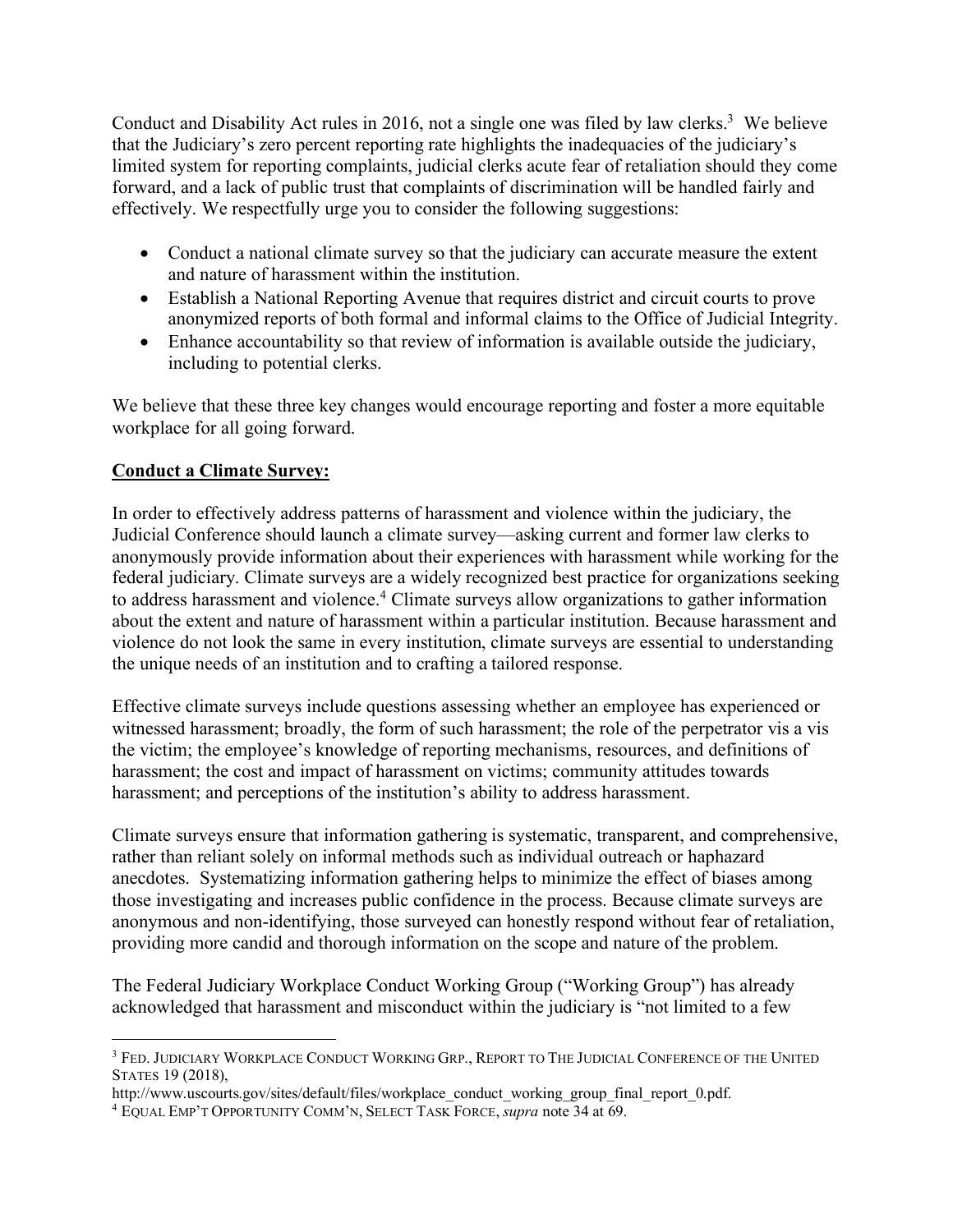isolated instances."5 Though some informal, non-systematic information gathering has already been done, without a full and accurate picture of the prevalence and nature of sexual harassment, the judiciary will be unable to effectively combat it. The U.S. Equal Employment Opportunity Commission (EEOC) estimates that approximately 75 percent of workplace harassment incidents go unreported;6 this figure may well be even higher within the judiciary, because of the immense power and prominence of judges, the strong norms of confidentiality, and the judiciary's historically opaque reporting process.<sup>7</sup> Because formal reports do not provide a complete picture of harassment and discrimination, the EEOC recommends that employers use anonymous climate surveys as a tool measuring the prevalence of harassment and other discriminatory behaviors and gathering other key data on attitudes and perceptions.<sup>8</sup>

In implementing a climate survey, the judiciary would be in line with many large institutions, including others within the federal government. Climate surveys have been widely implemented by educational institutions, including many of the same universities providing the greatest number of federal judicial clerks such as Yale, Harvard, and peer institutions.<sup>9</sup> Within the military, an institution that has been plagued by sexual harassment, assault, and underreporting, climate surveys are administered routinely.10 Many of the same problems of secrecy, power, and the importance of reputation that are pervasive within universities and the military are also prevalent in the federal judiciary. Climate surveys work to counteract these dynamics by signaling that combatting harassment and assault is a priority among leadership and by ensuring participants' anonymity.

To achieve these benefits, however, a climate survey of current and former law clerks must be carefully constructed and implemented. The judiciary should commission an independent, expert provider to develop a standardized survey instrument designed to collect accurate, complete data about harassment and other workplace conditions. The climate survey should have verified participant access and comply with best practices identified by social science for measuring harassment and discrimination. Alumni should have the option of identifying the circuit within which the harassing conduct occurred, which would help the judiciary identify potential patterns of discrimination and provide targeted intervention where needed.

At this early stage of the efforts to address harassment and violence within the federal judiciary, a climate survey is a crucial step. A climate survey is an essential information-gathering tool, providing data on the extent and nature of harassment. Without specific knowledge of how,

 $\overline{a}$ 

<sup>5</sup> *See* FED.JUDICIARY WORKPLACE CONDUCT WORKING GRP., *supra* note 3, at 56.

<sup>6</sup> EQUAL EMP'T OPPORTUNITY COMM'N, SELECT TASK FORCE, *supra* note 34 at 9.

<sup>7</sup> Debra Cassens Weiss, *Revision to federal law clerk handbook addresses sex harassment complaints*, ABA JOURNAL, (Dec. 19, 2017, 11:56 AM),

http://www.abajournal.com/news/article/revision\_to\_federal\_law\_clerk\_handbook\_addresses\_sex\_harassment\_com plaints.

<sup>8</sup> EQUAL EMP'T OPPORTUNITY COMM'N, SELECT TASK FORCE, *supra* note 34 at 43.

<sup>9</sup> *See* OFFICE OF THE PROVOST, YALE REPORT ON THE AAU CAMPUS CLIMATE SURVEY (2015),

https://provost.yale.edu/title-ix/yale-report-aau-campus-climate-survey.

<sup>10</sup> *See* ASS'N OF AM. UNIVS., AAU CLIMATE SURVEY ON ASSAULT AND SEXUAL MISCONDUCT (2015),

https://www.aau.edu/key-issues/aau-climate-survey-sexual-assault-and-sexual-misconduct-2015; *see, e.g.*, U.S. ARMY RESEARCH INST. FOR THE BEHAVIORAL AND SOC. SCIS., MILITARY COMMAND CLIMATE SURVEY, http://www.belvoir.army.mil/climate\_survey/military\_survey.asp.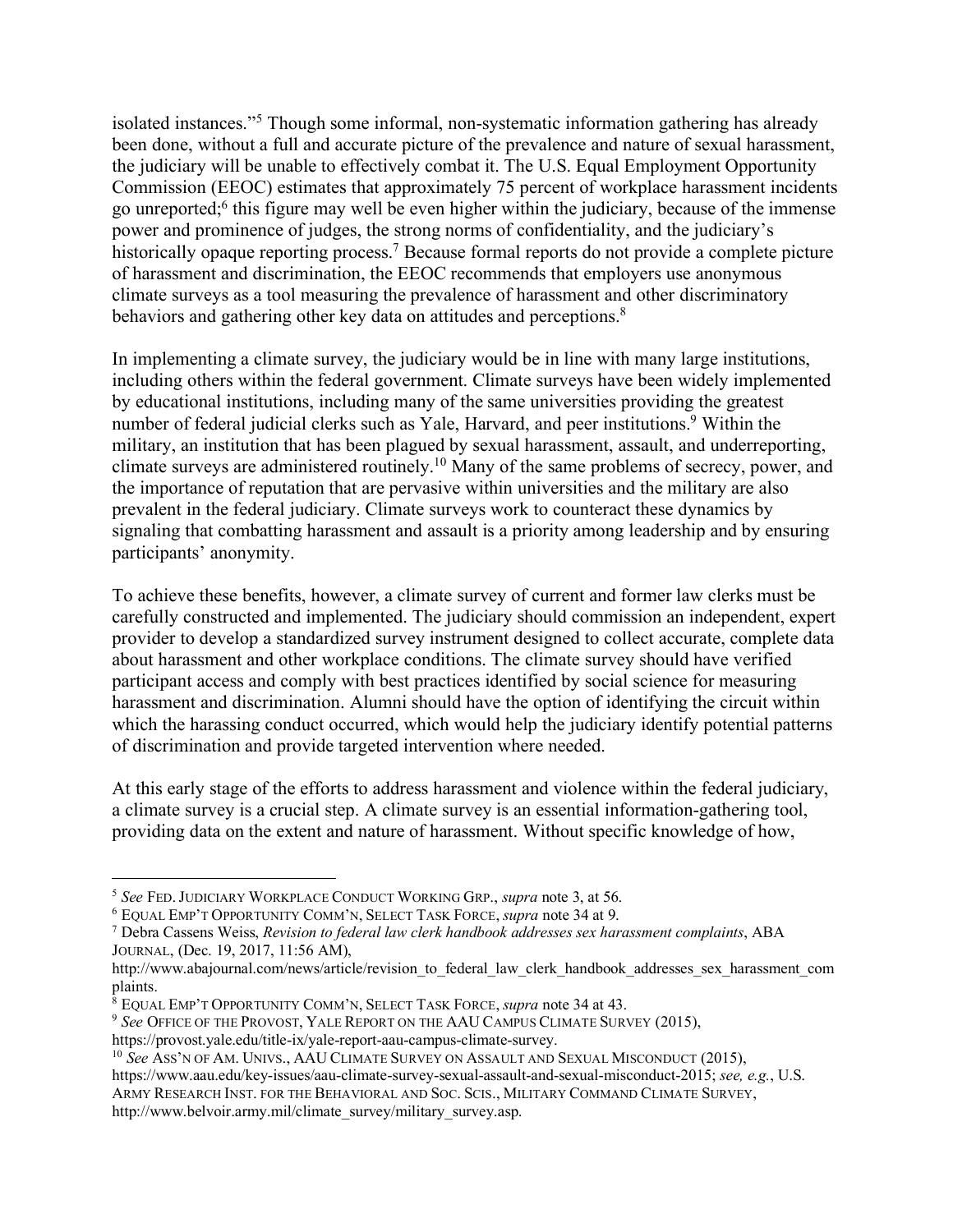when, and where harassment is taking place within the federal judiciary, solutions will be improperly tailored to the problem and, ultimately, ineffective.

## **Establishing a National Reporting Avenue**

To encourage accurate reporting of workplace misconduct going forward, we strongly encourage the committees to create an alternative centralized, national reporting avenue for all judicial employees, housed in the newly created Office of Judicial Integrity.

A national reporting avenue would lower barriers to reporting harassment by alleviating actual and perceived conflicts of interest involved in reporting to a chief judge. While many judicial employees may feel comfortable reporting discriminatory conduct to a chief judge, many others may be uncomfortable doing so because they may work in close proximity to the chief judge (putting potential complainants at a heightened risk of retaliation) or because chief judges may have close ties to a potential subject judge. The office could be modeled after the Ninth Circuit's newly created office for a Director of Workplace Relations, who will oversee workplace issues, facilitate anti-discrimination training, and receive complaints.<sup>11</sup> Similar offices in each circuit could work in concert with a national reporting office, sharing information between branches to ensure consistent responses to harassment. Moreover, judicial employees may be more comfortable seeking advice and assistance regarding informal resolutions, accommodations, or reporting channels from a national office with a degree of separation from the circuit in which they work and the judge who would potentially be the subject of a complaint.

A national reporting avenue could also foster consistent responses to reports of discrimination, alleviating concerns that responses to sexual harassment will improperly vary from circuit to circuit. A centralized office could also create a standardized system to receive informal reports from a wide range of stakeholders, including judicial employees who experience discrimination, witnesses, and law schools. Because of the immense risk of retaliation, law clerks, like all employees, are more likely to informally report harassment or seek accommodations than to file a formal complaint. An independent, national office can track and aggregate informal reports, allowing the office to identify potential patterns and practices of discrimination in a given circuit or chamber and, where appropriate, to either identify a complaint or to informally intervene. For these reasons, we strongly urge the judiciary to create such a reporting channel.

## **Accountability Mechanisms**

It is important that accountability mechanisms are in place so that clerks, other judicial employees, and other stakeholders know that reports of judicial misconduct will receive prompt and appropriate responses.<sup>12</sup> The judiciary must have mechanisms to promote transparency so that clerks can make safe and informed decisions when accepting a clerkship interview or offer.

 $\overline{a}$ <sup>11</sup> *Id*. at 37.

<sup>12</sup> *See, e.g.*, KEY FINDINGS OF THE SELECT TASK FORCE ON THE STUDY OF HARASSMENT IN THE WORKPLACE: REPORT OF THE CO-CHAIRS OF THE EEOC SELECT TASK FORCE ON THE STUDY OF HARASSMENT IN THE WORKPLACE (2017), https://www.nsvrc.org/sites/default/files/publications\_nsvrc\_research-translation\_key-findings-select-taskforce-study-harassment-in-the-workplace.pdf (explaining that "the extent of non-reporting [of workplace sexual harassment] is striking" and tying high levels of non-reporting to fears of "organizational indifference or trivialization").